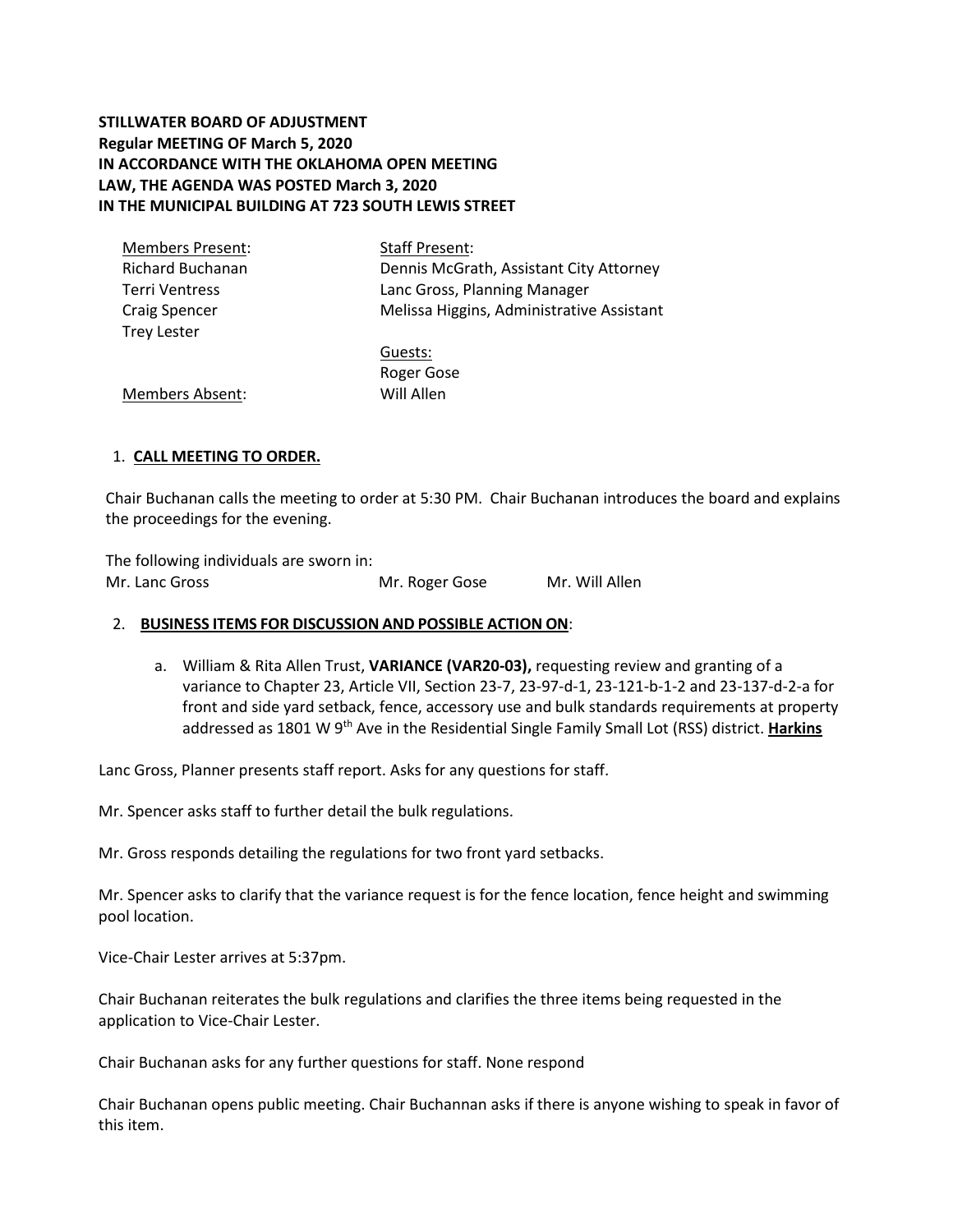Mr. Gose, 113 E  $8<sup>th</sup>$  Avenue, Stillwater, OK, comes to speak on the following:

- Representing the applicant
- Received notice of violation from Code Enforcement dated December 26<sup>th</sup>, 2019.
- Once the ground dries out the Swim Avenue extension will begin construction as well as a waterline extension and the extension of Grandview Street from Swim Avenue to Lakeview Road while they work on the rest.
- Here to answer any questions for the board.

Chair Buchanan asks the pool and fence were installed prior to the code change.

Mr. Gose responds that the fence was installed prior but the pool was installed inside the previous fence after the code change.

Mr. Allen, 1801 W 9<sup>th</sup> Ave, Stillwater, OK, comes to speak on the following:

- Property owner.
- Received notice of violation from Code Enforcement dated December  $26<sup>th</sup>$ , 2019.
- Installed an 8' fence to hide the pool.
- The previous fence was dilapidated and falling down.

Chair Buchanan asks Mr. Allen if a permit was pulled to install the fence.

Mr. Allen responds no. States he was unaware one was required to install a fence.

Mr. Spencer asks if there have been any complaints from the neighbors.

Mr. Allen responds none have come to him.

Chair Buchanan asks to verify the difference in height change is due to line of sight to existing pool.

Mr. Allen confirms.

Ms. Ventress asks how far in to the setback the fence is sitting.

- Mr. Gose responds about 8 feet in to the setback.
- Mr. Gose asks for any further questions from the board. None respond.

Chair Buchanan asks if there is anyone wishing to speak in opposition. None respond.

Chair Buchanan closes the public hearing.

Mr. Gross presents staff alternatives to the Board. States that there were no complaint calls or emails. Asks if there are any questions for staff.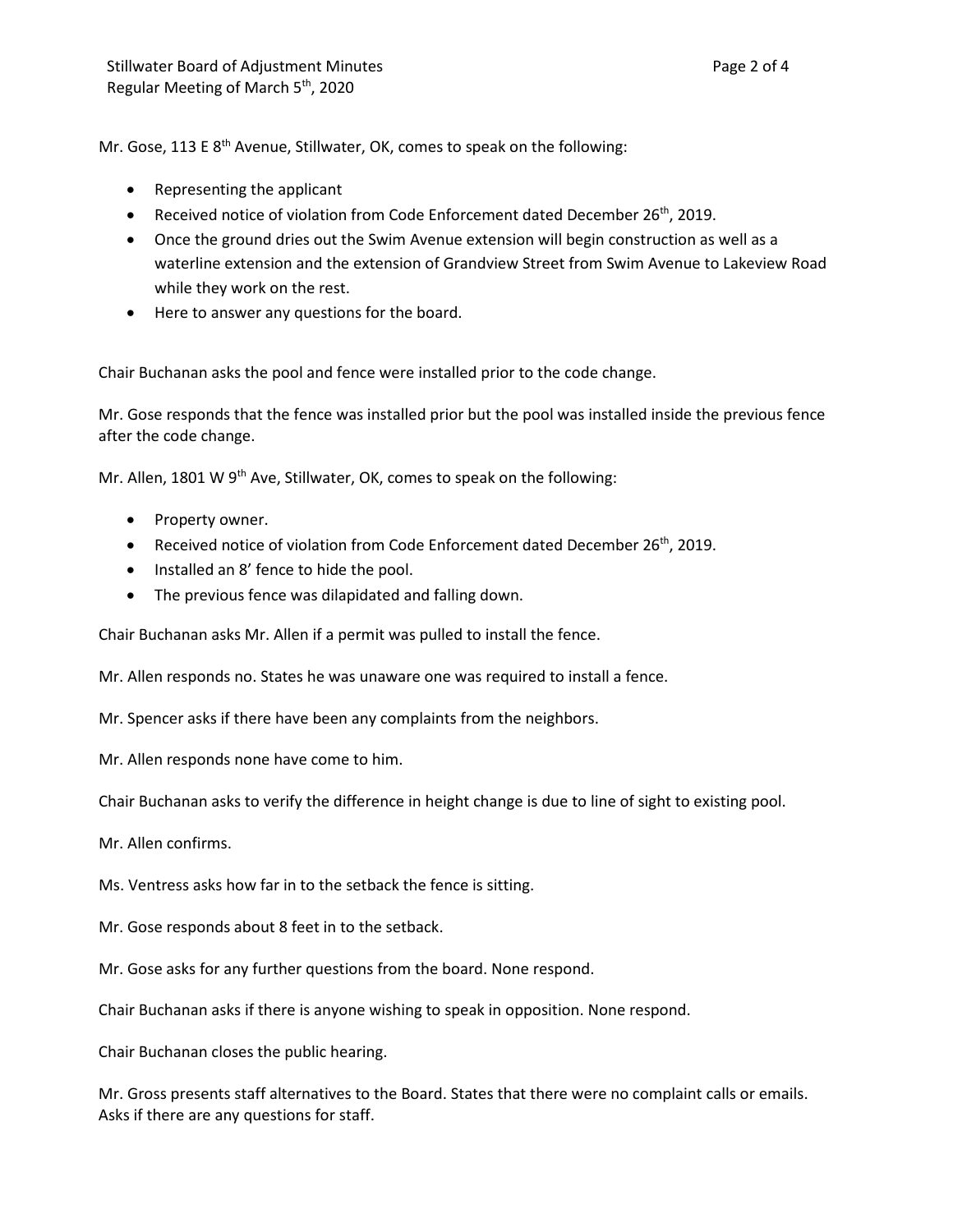Chair Buchanan thanks staff and opens Board discussion.

Mr. Lester states that in keeping the fence where it originally was makes a good case to approve as this house was designed prior to the code change.

Chair Buchanan states the board is once again faced with the enigma of a corner lot with two front yards which logically to any laymen would see this as a side yard instead of a front yard. When the pool was put in it was conforming and the change in the ordinance has it becoming non-conforming. States that creates a mitigating circumstance.

Mr. Spencer states the portion that was increased to eight feet would be the only part that would probably not be grandfathered in with the original fence.

Chair Buchanan states it's not in the line of sight from either street when driving by. It doesn't constitute a nuisance to the neighbors.

Chair Buchanan asks if any would like to make a motion.

Mr. Spencer makes a motion to approve the variance request sighting the applicant's justification letter included in the packet.

#### **Mr. Spencer moved, Ms. Ventress seconded to approve the variance request.**

| Call:<br>Roll | Ventress | Lester | <b>Buchanan</b> | Spencer |
|---------------|----------|--------|-----------------|---------|
|               | Yes      | Yes    | Yes             | Yes     |

*Time: 23 Minutes*

#### 3. **MEETING SUMMARY FOR DISCUSSION AND POSSIBLE ACTION:**

a. Regular Meeting Summary of February 6, 2020.

Chair Buchanan asks if there any changes and/or corrections. None respond.

### **Ms. Ventress moved, Mr. Spencer seconded to approve the regular meeting summary of February 6, 2020 as presented.**

| Call:<br>Roll | ventress | Lester | Buchanan | Spencer |
|---------------|----------|--------|----------|---------|
|               | Yes      | Yes    | Yes      | Yes     |

*Time: 1 Minute*

b. Special Meeting Summary of February 27, 2020.

Chair Buchanan asks if there any changes and/or corrections; Ms. Ventress notes two grammatical errors needing correction.

**Ms. Ventress moved, Mr. Spencer seconded to approve the special meeting summary of February 27, 2020 with corrections.**